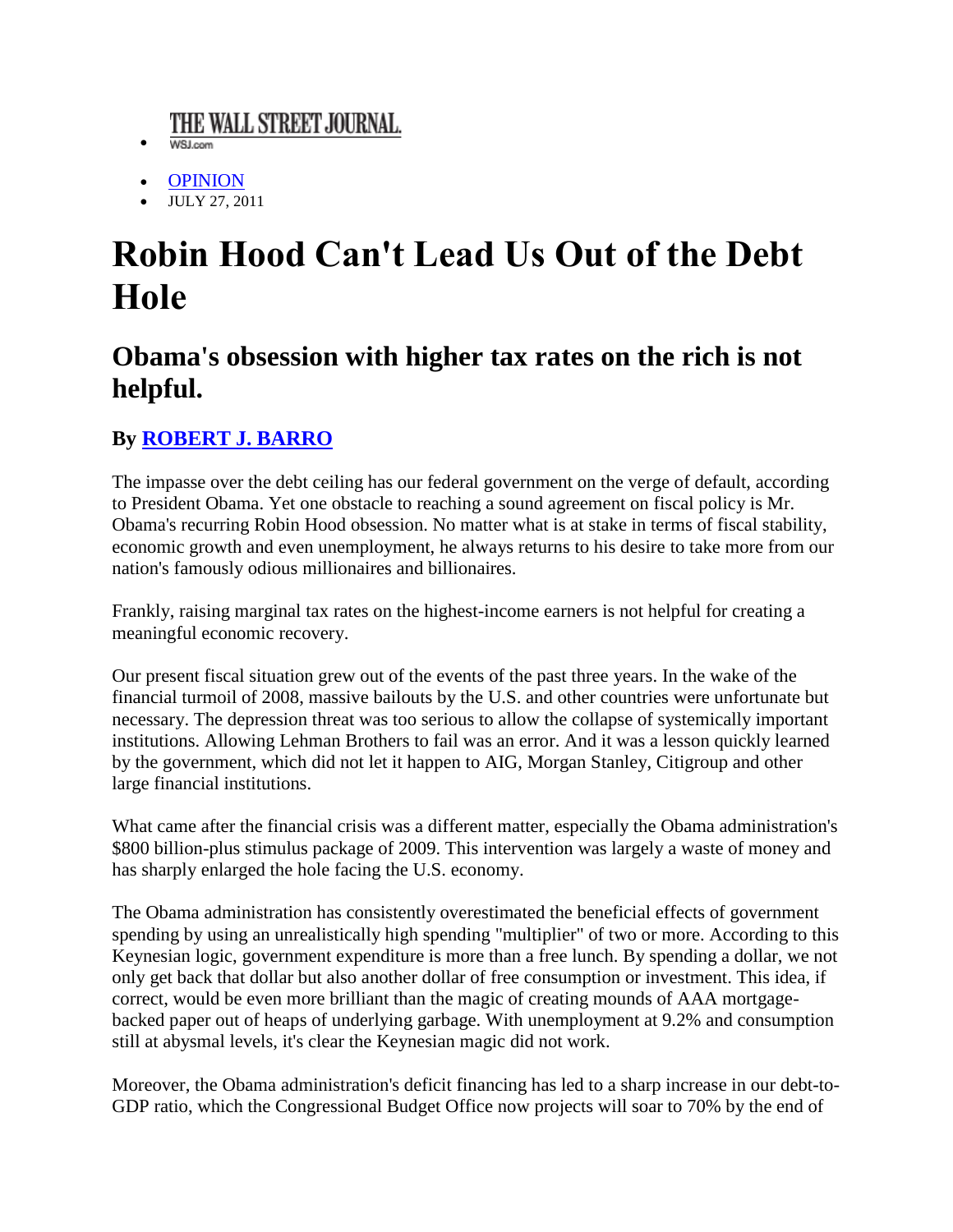this year—the highest percentage since shortly after World War II. This much public debt eventually requires higher taxes (unless future spending is cut by even more). But higher taxes lead to additional decreases in future economic growth.

While running budget deficits was appropriate during the Great Recession, reductions in marginal tax rates—to enhance incentives for investment and economic growth—would have been better than more spending. Unfortunately, the Obama administration's only recognition of the importance of marginal tax rates came in the December 2010 agreement. This preserved the income tax rate structure enacted by President Bush in 2001-03 and introduced a reduction in the Social Security payroll tax.

So where do we go from here?

The excellent report released last December by the bipartisan National Commission on Fiscal Responsibility and Reform—and the pressure from widespread fears about fiscal instability provide some hope that the U.S. government will eventually reach a rational agreement. Reductions in the long-term path of entitlement outlays have to be central, with increases in ages of eligibility for Social Security and Medicare a part of any solution.

Nevertheless, the inevitable growth of the main entitlement programs means that federal revenues will have to increase in the future. To be sure, a return to healthy economic growth will supply some of this, but there will have to be tax reforms as well.

One possible package of reforms would include setting the U.S. corporate and estate tax rates permanently to zero. These taxes are inefficient and generate little revenue. Also, to restore a more efficient allocation of capital across the economy, we should phase out—gradually—tax preferences for home-mortgage interest, state and local income taxes, and employee fringe benefits. Marginal income tax rates should also be lowered across the board. Finally, to raise additional revenue to meet entitlement obligations, we could adopt some kind of broad-based, flat-rate consumption tax such as a value-added tax of the kind used in Europe. In this country, a rate of 10% with few exemptions should raise around 5% of GDP annually.

The political danger of a value-added tax is that it is so efficient at raising money it will encourage governments to grow even larger. That's why it only makes sense as one component of a fiscal reform, including reductions in the long-term path of entitlement outlays.

We also need sharp reductions in spending programs initiated or expanded by Mr. Obama and his extravagant predecessor, President Bush. Obvious candidates for cutting include ethanol and farm subsidies, education spending under No Child Left Behind, outlays for high-speed rail, and expansions of Medicare and Medicaid.

Republicans have been using an increase in the debt ceiling as a lever to persuade the president and congressional Democrats to accept major reductions in spending without raising marginal tax rates. This strategy seems sensible, and it's a red herring to argue that the debt ceiling should be raised immediately in a "clean" fashion to avoid default.